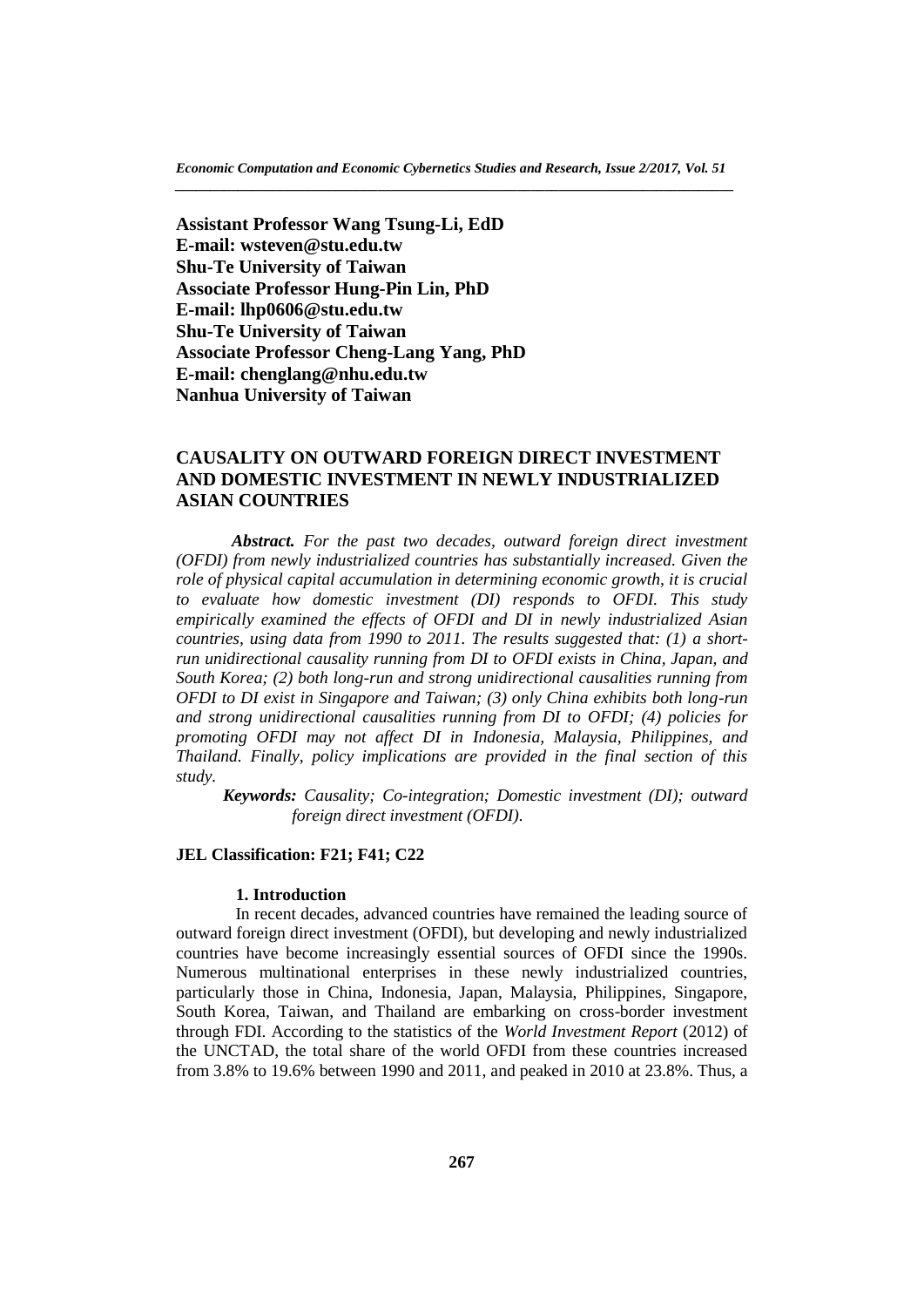question that naturally arises is whether these enormous amounts of OFDI affect economic activity in these newly industrialized Asian countries.

\_\_\_\_\_\_\_\_\_\_\_\_\_\_\_\_\_\_\_\_\_\_\_\_\_\_\_\_\_\_\_\_\_\_\_\_\_\_\_\_\_\_\_\_\_\_\_\_\_\_\_\_\_\_\_\_\_\_\_\_\_\_\_\_\_

Policymakers in these countries should consider how DI is affected by OFDI, because DI is a crucial source of physical capital accumulation, subsequently affecting the economic growth rate. For example, since the economic reforms of the 1980s, China has attracted numerous foreign investments, transforming its low labor-cost advantage into physical capital accumulation that boosted its economic growth in the following decades. High-wage neighboring countries, such as Japan, Singapore, South Korea, and Taiwan, may realize that large labor cost reductions by distributing economic activities to low-wage countries can generate investment competency. If labor costs vary and DI opportunities arise, it can be assumed that the effects of OFDI on DI may differ among these countries.

Recent studies have agreed that the growth rate in East Asia is greater compared with that in other regions. This encouraged us to reexamine the role OFDI plays in East Asia, particularly in these top nine newly industrialized countries. The effects of OFDI on DI may vary among countries, depending on the economy of each nation and the intention of domestic firms to invest abroad. For example, capital outflow as OFDI may shift part of the private domestic savings abroad; thus, the effects of this outflow in countries that possess abundant savings, such as China, Japan, Singapore, South Korea, and Taiwan, may differ substantially from those in countries that exhibit deficient capital such as Indonesia, Malaysia, Philippines, and Thailand.

From a theoretical point of view, Stevens and Lispsey (1992) described two mechanisms explaining how OFDI affected DI. The first mechanism operates through financial markets. Based on the conditions of an imperfect financial market and scarcity of financial resources, OFDI may raise domestic interest rates by transferring funds out of the home country, decreasing the borrowing intentions of domestic firms. Therefore, OFDI may weaken investment in the home country, encouraging domestic firms to internally finance their overseas investments because of high interest rates. An example of this mechanism is the Abenomics (a portmanteau of *Abe* and *economics*) financial policy that Japan adopted in 2012. Facing an almost zero interest rate encouraged Shinzo Abe, the Prime Minister of Japan at the time, to use an aggressive quantitative easing policy to cope with economic recession, thus avoiding the effects of low interest rates on DI. This highly loose monetary policy may eventually lead to currency devaluation, vigorous financial liquidity, and an increased export rate and OFDI.

By contrast, the second mechanism operates through production markets. Firms seeking to invest abroad by transferring production overseas may diminish domestic exports; however, such outflow can be viewed as a complement of DI. Desai et al. (2005) stated that OFDI and DI by U.S. multinational firms are complementary, suggesting that firms use domestic and foreign production to reduce costs and increase returns on domestic production; this increases DI. This is a key mechanism among newly industrialized Asian countries. A prime example is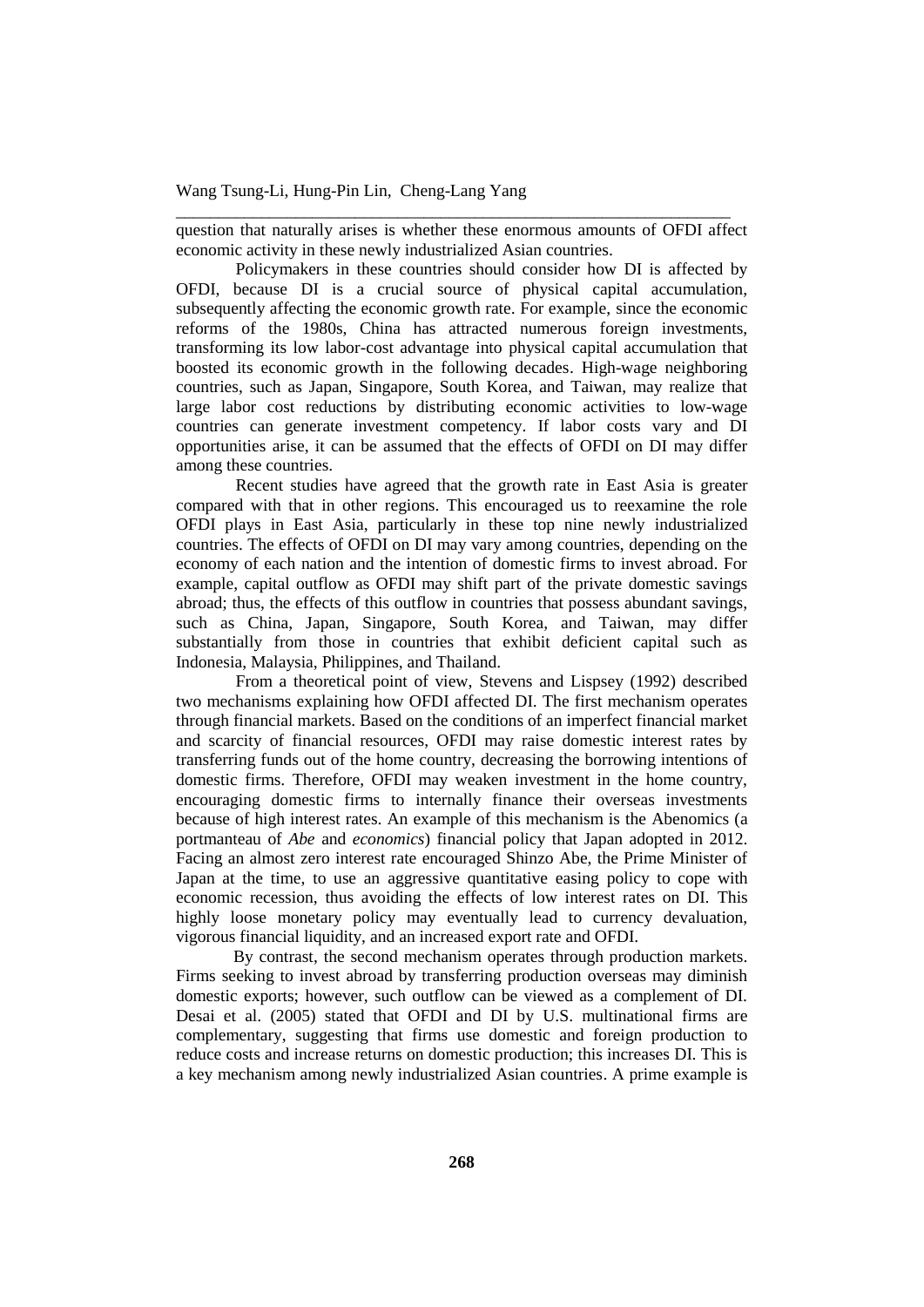China, which has received a large amount of FDI from its neighboring countries in recent years, promoting its economic growth. Nearly 70% of the inward FDI in China originates from developing Asian countries. Japan and Taiwan are two of the top three inward FDI sources in China, shifting numerous production facilities to China, and contributing 18.82% and 13.14% to the inward FDI in China, respectively (*World Investment Report*, UNCTAD, 2012). This may diminish the domestic exports of Japan and Taiwan in the short run; however, this effect is inconsequential in the long run because the OFDI may reallocate exports of final products and benefit exports of intermediate products from domestic firms in Japan and Taiwan to foreign affiliates, and therefore promote DI in these countries.

Previous studies have primarily examined how OFDI affects employment, exports, and domestic output (Navaretti and Castellani, 2004), and recently, the available evidence concerning OFDI and DI has been discussed by Feldstein (1995), Agosin and Mayer (2000), and Al-Sadig (2012). However, these studies have not indicated the long-term effects of OFDI on investment as a whole. We analyzed both the short-run and long-run effects of OFDI on DI; to our knowledge this was the first study to examine this topic in newly industrialized Asian countries. To this end, we used a distinct approach to investigate how OFDI affected DI: an autoregressive distributed lag (ARDL) co-integration test and a Granger causality analysis, based on time-series data for nine newly industrialized Asian countries (China, Indonesia, Japan, Malaysia, Philippines, Singapore, South Korea, Taiwan, and Thailand). These countries were chosen because they are among the largest OFDI suppliers in East Asia. One of the principal aims of this study was to determine how the effects of OFDI on DI differ, using the Granger causality test to elucidate these differences. The directions of the causal relationship can be classified into four types. The first suggests that OFDI affects DI. By contrast, the second type indicates that DI affects OFDI. The third type expresses that there is a bidirectional relationship between OFDI and DI, and finally, the fourth type is a neutral causal relationship, indicating no relationship between OFDI and DI.

Furthermore, this study differs from previous studies in certain aspects. First, this was the first study to characterize the relationship between OFDI and DI among nine newly industrialized Asian countries, offering insight and policy implications regarding the widely disputed OFDI-growth nexus. Second, we used pure time-series data in our empirical analysis, whereas former studies have used either cross-sectional or panel data (Braunstein and Epstein, 2001), potentially causing problems regarding data comparability and heterogeneity (Atkinson and Brandolini, 2002). Third, we used the Granger causality test and ARDL approach to avoid a low power problem in detecting the co-integrating relationships, whereas previous studies have not tested for this. Failure to reflect the possible two-way causality between the variables may result from a simultaneity problem. Finally, unlike previous studies, we incorporated long-term dynamics in the error correction model (ECM) of the ARDL approach. Neglecting the long-term dynamics in the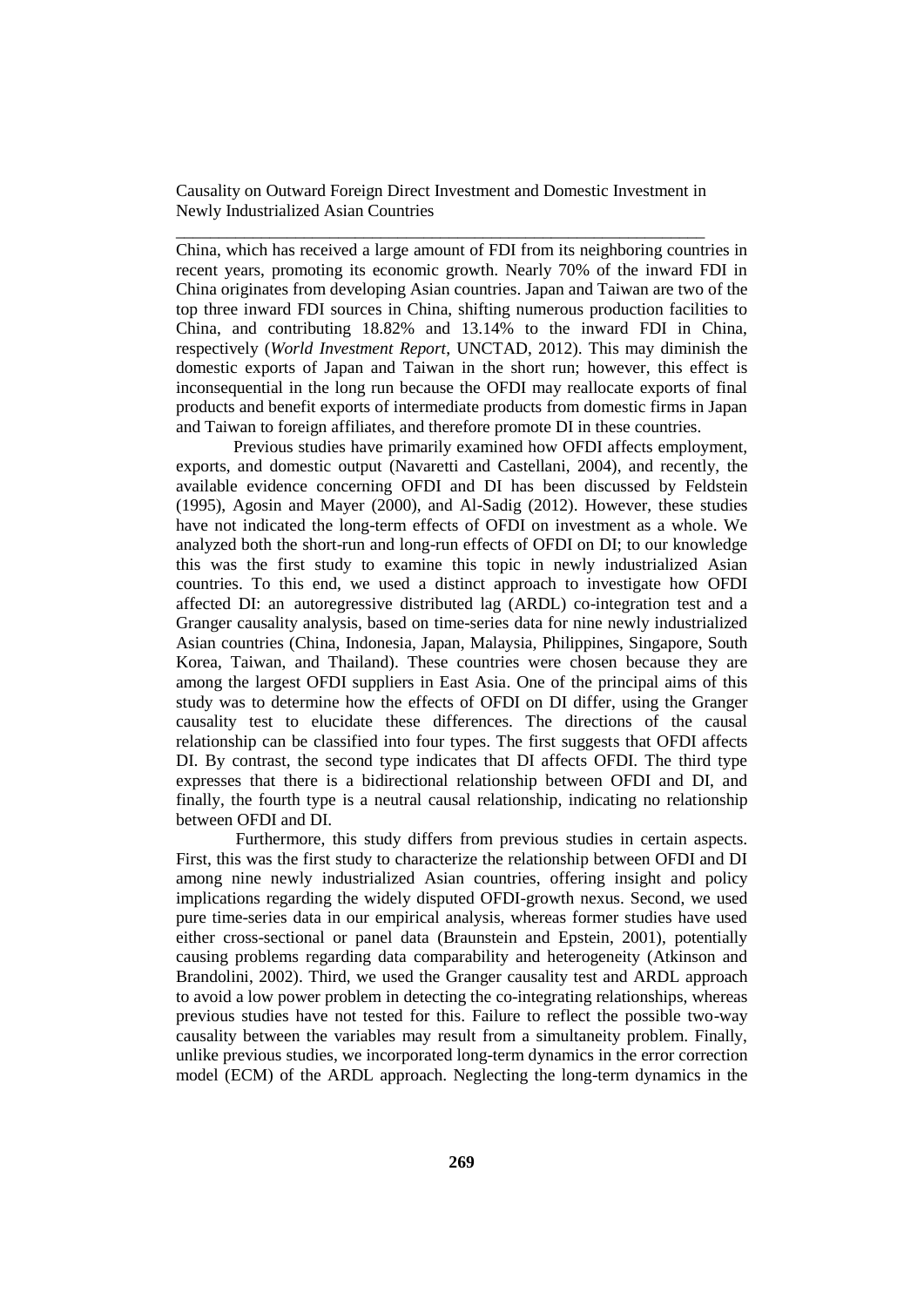simple VAR model may generate various estimation biases and deceptive empirical results. The remaining paper is organized as follows. Section 2 describes the estimation procedure including the ADF test, ARDL approach, and Granger causality analysis. Section 3 explains the empirical results. Finally, the concluding remarks and policy implications are presented in Section 4.

\_\_\_\_\_\_\_\_\_\_\_\_\_\_\_\_\_\_\_\_\_\_\_\_\_\_\_\_\_\_\_\_\_\_\_\_\_\_\_\_\_\_\_\_\_\_\_\_\_\_\_\_\_\_\_\_\_\_\_\_\_\_\_\_\_

## **2. Methodology and Data**

In this empirical study,  $I$  is domestic investment,  $Y$  stands for gross domestic product ( *GDP* ), and *OFDI<sup>i</sup>* represents outward foreign direct investment. Data of domestic investment is measured by gross capital formation, and *OFDI<sup>i</sup>* represents the net FDI outflows. All variables are taken in their natural logarithms prior to conducting the empirical analysis. The annual time series data for China, Indonesia, Japan, Malaysia, Philippines, Singapore, South Korea, Taiwan, and Thailand are obtained from World Bank's (*World Development Indicators* (WDI) 2011. Data on *OFDI<sup>i</sup>* /*Y* are from the UNCTAD FDI data base over the period 1990 to 2011.

## *2.1 Unit root test - Augmented Dickey Fuller (ADF)*

The assumptions of the classical time series model require that series  $\{x_t\}$  is stationary and errors have a zero mean and finite variance. Non-stationary variables may result in a spurious regression if the non-stationary properties of the variables are not reflected (Granger and Newbold, 1974). Therefore, unit root test is applied to determine whether variables are stationary individually before conducting causality tests. Numerous macroeconomic time series contain unit roots dominated by stochastic trends as developed by Nelson and Plosser (1982). Unit roots are crucial in examining the stationarity of a time series because a non-stationary regressor can invalidate standard empirical results. The presence of a stochastic trend is determined by testing for the presence of unit roots in time series data. In this study, a unit root test is tested by using Augmented Dickey–Fuller (ADF). The Augmented Dickey–Fuller test (1979) is referred to the *t* statistic of  $\lambda_2$  coefficient of the following regression:

$$
\Delta x_t = \lambda_0 + \lambda_1 t + \lambda_2 x_{t-1} + \sum_{i=1}^n \eta_i \Delta x_{t-1} + \mu_t
$$
 (1)

where  $\Delta$  is the first difference operator with *n* lags,  $\mu_t$  is a stationary random error which adjusts the error of autocorrelation. The null hypothesis is that,  $x<sub>t</sub>$  is a non-stationary series and rejected when  $\lambda_2$  is significantly negative

 $(H_0: \lambda_2 = 0; H_1: \lambda_2 < 0)$ . This study uses the Schwarz-Bayesian criteria (SBC) to determine the optimal lag orders for Eq. (1) by selecting the grid of values for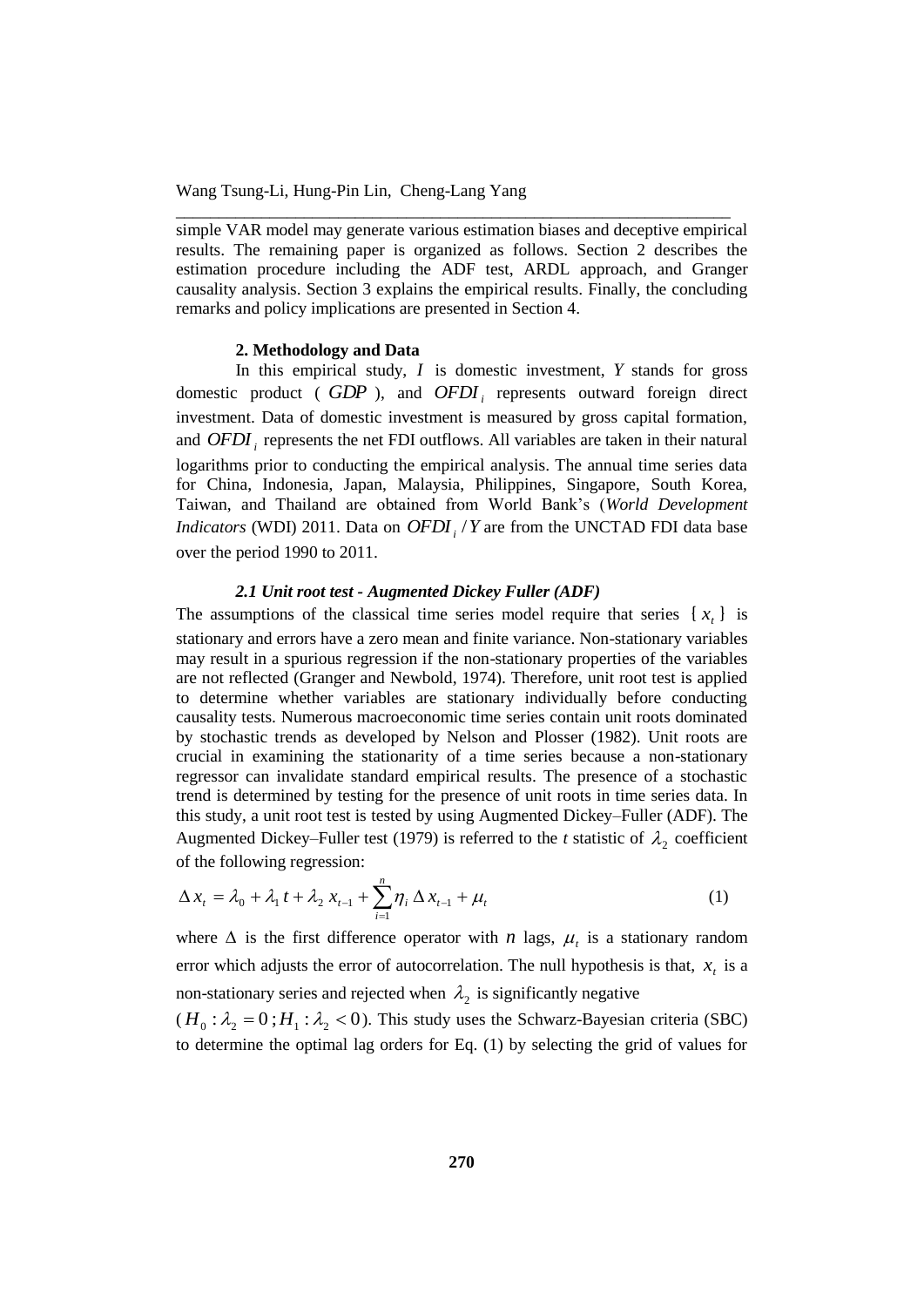the number of lags  $(n)$  and obtaining the value of  $n$  at which the SBC attains its minimum.

#### *2.2 Autoregressive Distributed Lag (ARDL) co-integration tests*

As stated by Desai et at.(2005) and Alper and Erman (2014), we estimate the investment equation

$$
(\frac{I}{Y})_t = \beta + \delta(\frac{OFDI}{Y})_t + \mu_t,
$$
\n(2)

where *Y I* is the domestic investment share of *GDP* , *Y OFDI* represents the outward foreign direct investment share of  $GDP$ , and  $\mu_t$  is the usual error term. We test for the existence of a long-run co-integrating relationship between *OFDI* and domestic investment by using the bounds test of autoregressive distributed lag (ARDL) approach developed by Pesaran et al. (2001). There are two reasons for applying ARDL approach in this study, first, the ARDL is applicable irrespective of whether the considering variables are  $I(0)$  or  $I(1)$  or a mixture of both, stationary or non-stationary, and thus avoids the spurious regression or problems inherent in unit root test prior to testing for co-integration. Second, using the ARDL approach avoids a low power in detecting the co-integrating relationship while the sample or data span is inevitably small. Therefore, applying the ARDL approach not only can avoid the possibility of non-stationarity but also may reflect

the infusion of requisite capital to support the development process (Blejer and Khan, 1984; Desai et al., 2005; Feldstein and Horioka, 1980; Greene and Villanueva, 1991; Luca and Spatafora, 2012; Ndikumana, 2000; Osikoy, 1994; and Wai and Wong, 1982).

The error correction model (ECM) of the ARDL model is expressed as

$$
\Delta(\frac{I}{Y})_t = \beta_1 + \sum_{i=1}^{m} \theta_{1i} \Delta(\frac{I}{Y})_{t-i} + \sum_{j=0}^{n} \delta_{1j} \Delta(\frac{OFDI}{Y})_{t-j} + \gamma_1(\frac{I}{Y})_{t-1} + \gamma_2(\frac{OFDI}{Y})_{t-1} + \mu_t, \quad (3)
$$

where  $\Delta$  is the first difference operator. In Eq.(3), the null hypothesis of the cointegrating relationship between  $(I/Y)$ <sub>t</sub> and  $(OFDI/Y)$ <sub>t</sub> is detected by testing the *F*-statistic for  $H_0: \gamma_1 = \gamma_2 = 0$  against the alternative  $H_1: \gamma_1 \neq \gamma_2 \neq 0$ . Instead of the conventional critical values, Pesaran et al. (2001) proposes a bounds test for two sets of critical variables, the one set assumes that all variables are  $I(0)$ , and the other set assumes that all variables are  $I(1)$ . If the tested *F*-statistic value lies below the lower bound critical value, then the null hypothesis of no co-integrating relationship cannot be rejected, and if it exceeds the respective upper bound critical value, the null hypothesis is rejected. If the tested *F*-statistic value falls within the lower and upper critical value bounds, inference is inconclusive. Recently, the set of the bound critical values for the limited data are developed by Narayan (2005).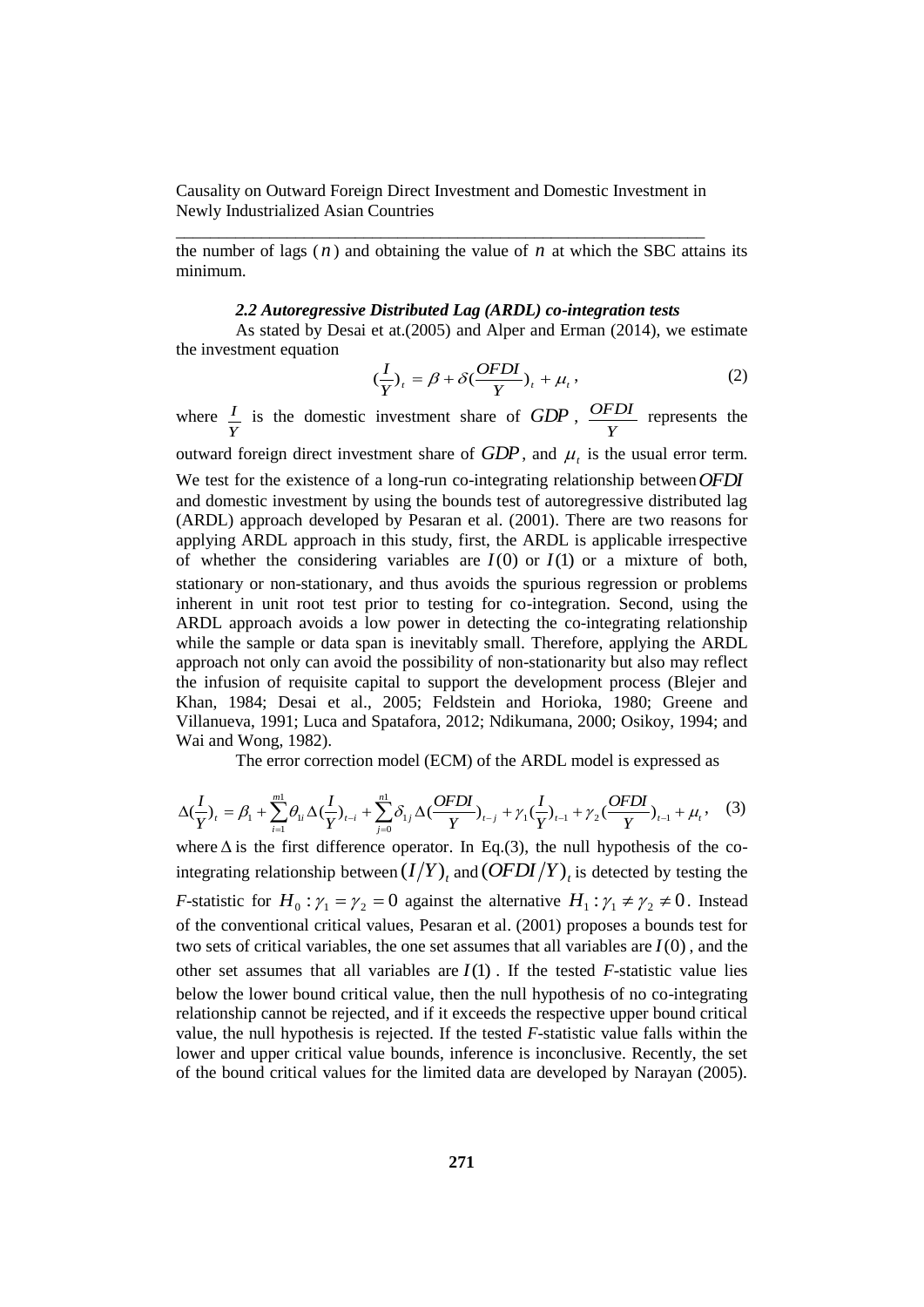IF there is a co-integrating relationship between variables, the next step is to estimate the following long-run model and short-run dynamics in Eq.(4) and Eq.(5), respectively.

\_\_\_\_\_\_\_\_\_\_\_\_\_\_\_\_\_\_\_\_\_\_\_\_\_\_\_\_\_\_\_\_\_\_\_\_\_\_\_\_\_\_\_\_\_\_\_\_\_\_\_\_\_\_\_\_\_\_\_\_\_\_\_\_\_

$$
(\frac{I}{Y})_t = \beta_2 + \sum_{i=1}^{m^2} \theta_{2i} \Delta (\frac{I}{Y})_{t-i} + \sum_{j=0}^{n^2} \delta_{2j} \Delta (\frac{OFDI}{Y})_{t-j} + \mu_{2t}, \qquad (4)
$$

$$
\Delta(\frac{I}{Y})_t = \beta_3 + \sum_{i=1}^{m3} \theta_{3i} \Delta(\frac{I}{Y})_{t-i} + \sum_{j=0}^{m3} \delta_{3j} \Delta(\frac{OFDI}{Y})_{t-j} + \phi ECT_{t-1} + \mu_{3t},
$$
 (5)

where  $\phi$  is a statistically significant coefficient of error correction term ( $ECT$ ) with a negative sign and shows how fast variables converge to the equilibrium.

## *2.3 Causality tests*

The ARDL approach reveals the long-run co-integration information, but it does not indicate causal relationship between variables. Thus, the two-step procedure of Engle and Granger (1987) causality test is conducted by examining the causal relationship between the share of domestic investment and outward FDI. To investigate the short-run and long-run Granger causality relationship, we estimate Eq.(4) to obtain the estimated residuals and then employ the following error correction model:

$$
\Delta(\frac{I}{Y})_t = \beta_4 + \sum_{i=1}^{m4} \theta_{4i} \Delta(\frac{I}{Y})_{t-i} + \sum_{j=0}^{n4} \delta_{4i} \Delta(\frac{OFDI}{Y})_{t-j} + \phi_1 ECT_{t-1} + \mu_{4t}, \qquad (6)
$$

$$
\Delta(\frac{OFDI}{Y})_{t} = \beta_{5} + \sum_{i=0}^{m5} \theta_{5i} \Delta(\frac{I}{Y})_{t-i} + \sum_{j=1}^{n5} \delta_{5i} \Delta(\frac{OFDI}{Y})_{t-j} + \phi_{2} ECT_{t-1} + \mu_{5t}, (7)
$$

Both residual terms  $\mu_{4t}$  and  $\mu_{5t}$  are independently and normally distribution with zero mean and constant variance, and the SBC is used to select the optimal lag structure for ARDL specification. If rejects the null hypothesis, it implies that  $(OFDI/Y)$  does Granger cause  $(I/Y)$ , and  $(I/Y)$  does Granger cause  $(OFDI/Y)$ , respectively. Granger causal relationship can be conducted in three ways by using Eq.(6) and Eq.(7):

- (i) Short-run Granger causality is conducted by testing  $H_0: \delta_{4i} = 0$  and  $H_0: \theta_{5j} = 0$  for all *i* and *j*, respectively.
- (ii) Long-run Granger causality is conducted by testing  $H_0: \phi_1 = 0$  and  $H_0: \phi_2 = 0$ , and notes that the coefficient ( $\phi$ ) of ECT measures how fast the deviations from the long-run equilibrium are shrunk following changes of each variable.
- (iii) Strong Granger causality is detected by testing  $H_0: \delta_{4i} = \phi_1 = 0$  and  $H_0: \theta_{5j} = \phi_2 = 0$  for all *i* and *j*, respectively.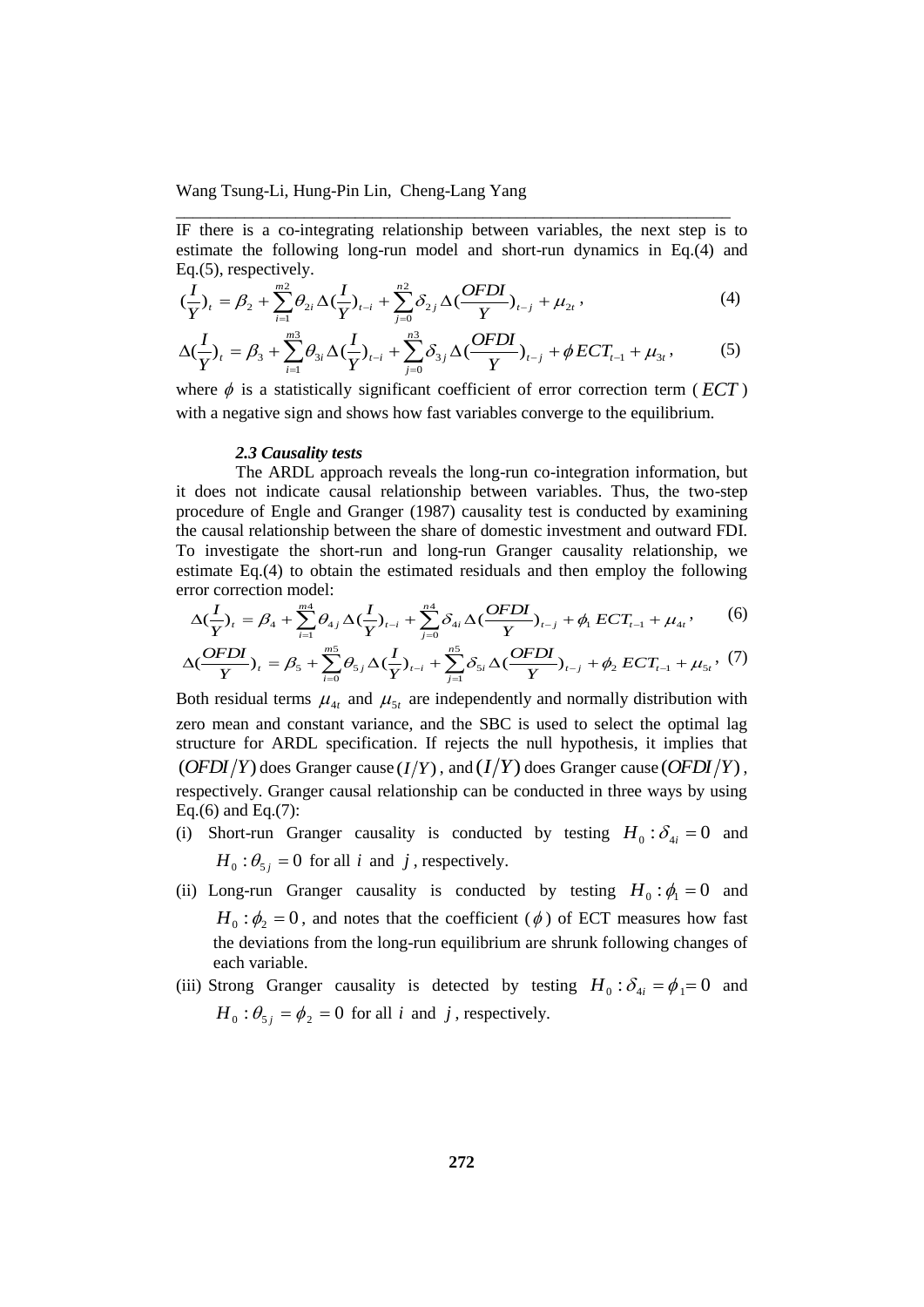## **3. Empirical Results** *3.1 Results of Unit root tests*

The ADF unit root test was the first step to confirm the stationarity and the degree of integration of each variable. If the order of integration of any of the variables was larger than one, then the critical bounds suggested by Pesaran et al. (2001) were not valid because they are only computed on the basis that variables are *I*(0) or *I*(1). The ADF test results are presented in Table 1 for the level term and the first difference of each of the variables. Table 1 shows that the OFDI variable for Philippines and the DI variables for Indonesia and Philippines were not stationary regarding both level terms and first differences. This result suggests that we should drop Indonesia and Philippines for OFDI and DI nexus from the ARDL bounds testing approach of co-integration and causality analysis because of the different integration orders. However, the ARDL bounds approach could be used for the remaining countries.

| Country     | Outward FDI |                   | Domestic Investment |                   |  |
|-------------|-------------|-------------------|---------------------|-------------------|--|
|             | Level Term  | First differences | Level Term          | First differences |  |
| China       | $-1.140(0)$ | $-3.562(0)$       | $-1.371(0)$         | $-4.867(0)$       |  |
| Indonesia   | $-0.103(1)$ | $-4.271(0)$       | $-0.031(0)$         | $-2.160(0)*$      |  |
| Japan       | $-1.294(0)$ | $-4.172(0)$       | $-1.510(0)$         | $-4.563(0)$       |  |
| Malaysia    | $-1.481(0)$ | $-4.674(0)$       | $-1.164(0)$         | $-3.997(0)$       |  |
| Philippines | $-0.529(0)$ | $-0.337(0)*$      | $-2.272(2)$         | $-2.271(0)^*$     |  |
| Singapore   | $-1.535(0)$ | $-7.182(0)$       | $-1.743(1)$         | $-9.435(0)$       |  |
| South Korea | $-1.637(0)$ | $-3.782(0)$       | $-1.131(0)$         | $-6.927(0)$       |  |
| Taiwan      | $-2.851(0)$ | $-6.440(0)$       | $-2.172(1)$         | $-3.498(0)$       |  |
| Thailand    | $-0.334(0)$ | $-3.192(0)$       | $-2.434(2)$         | $-2.965(0)$       |  |

## **Table1. ADF unit roots test results**

Note: (a) All the regressions include an intercept and a linear trend in the levels and include an intercept in the first differences. (b) Numbers in parentheses are the optimal lag orders and selected based on Schwarz Bayesian Criterion (SBC). (c) Numbers of lags are in parentheses of 95% simulated critical values for observations calculated by stochastic simulations

## *3.2 Results of ARDL co-integration tests*

According to the optimal lag for the ARDL model, selected by SBC (Pesaran and Shin, 1999), the ARDL model used here indicated no evidence of serial correlation or heteroskedasticity (Table 2). The bound *F*-statistic for the co-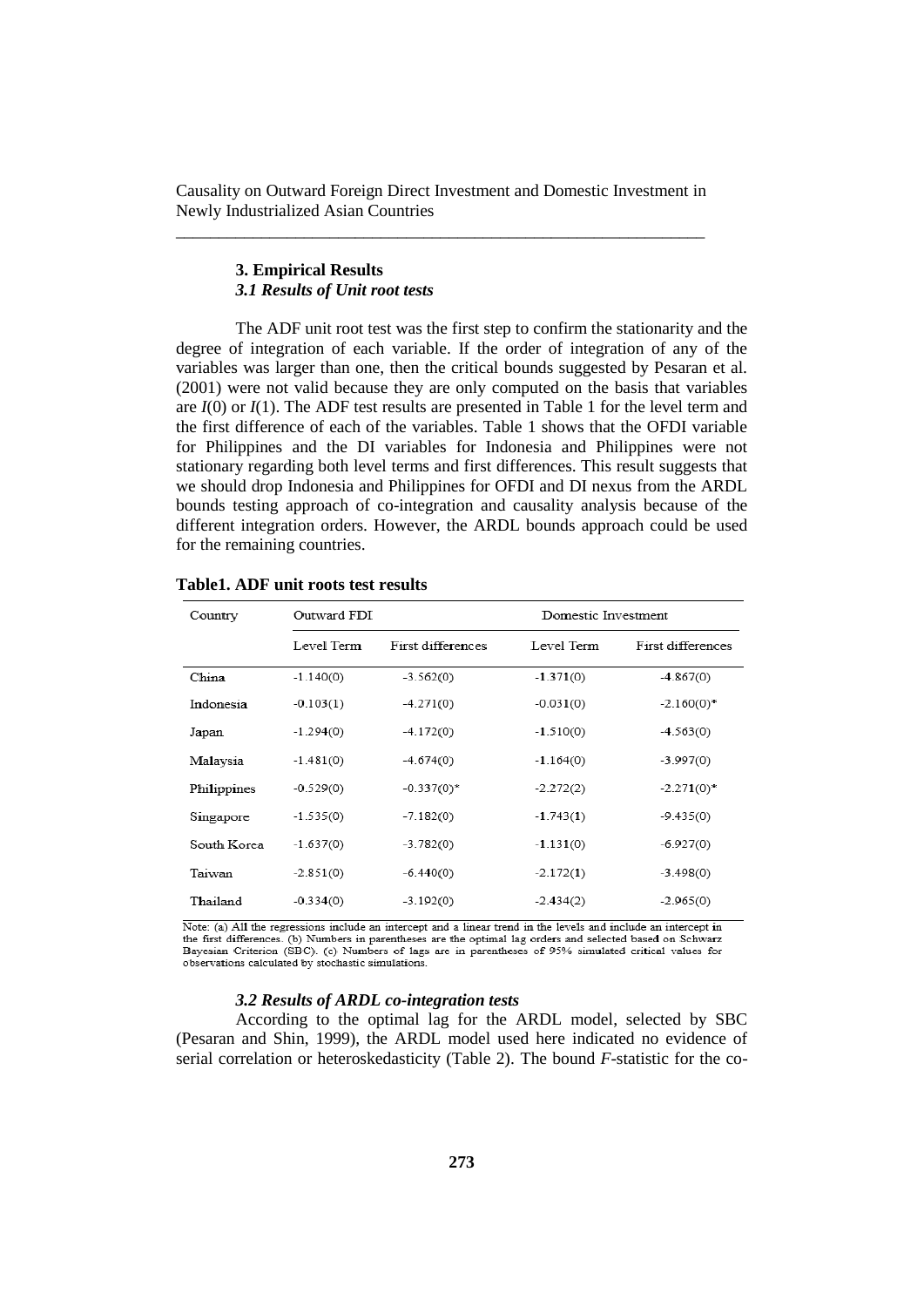integration test indicated a long-run relationship between  $(I/Y)$  and  $(OFDI/Y)$  at a 1% significance level for China and Taiwan, 5% significance level for South Korea, and 10% significance level for Japan and Singapore. By contrast, the results of the ARDL bounds test revealed that no long-run or equilibrium relationship between  $(I/Y)$  and  $(OFDI/Y)$  in Malaysia and Thailand. Thus, neither the Cointegration nor the causal relationships within the dynamic VEC model could be estimated for Malaysia or Thailand.

\_\_\_\_\_\_\_\_\_\_\_\_\_\_\_\_\_\_\_\_\_\_\_\_\_\_\_\_\_\_\_\_\_\_\_\_\_\_\_\_\_\_\_\_\_\_\_\_\_\_\_\_\_\_\_\_\_\_\_\_\_\_\_\_\_

| Countries                               | $F^a$      | $LM^c$     | $HET^d$        |  |  |  |  |  |
|-----------------------------------------|------------|------------|----------------|--|--|--|--|--|
| China                                   | 17.36***   | 0.40(0.54) | 3.36(0.06)     |  |  |  |  |  |
| Japan                                   | $3.92*$    | 0.60(0.42) | 0.04(0.82)     |  |  |  |  |  |
| Malaysia                                | 0.02       | 0.26(0.73) | 0.03(0.91)     |  |  |  |  |  |
| Singapore                               | $3.86*$    | 0.58(0.43) | 0.71(0.42)     |  |  |  |  |  |
| South Korea                             | $4.96**$   | 2.78(0.12) | 0.64(0.45)     |  |  |  |  |  |
| Taiwan                                  | $12.16***$ | 0.34(0.57) | 2.45(0.12)     |  |  |  |  |  |
| Thailand                                | 1.65       | 2.64(0.10) | 0.43(0.52)     |  |  |  |  |  |
| Asymptotic critical values <sup>5</sup> |            |            |                |  |  |  |  |  |
| $1\%$                                   | 5%         |            | 10%            |  |  |  |  |  |
| I(0)<br>I(1)                            | I(0)       | I(1)       | I(0)<br>I(1)   |  |  |  |  |  |
| 6.027<br>6.76                           | 4.09       | 4 663      | २ २०२<br>3.797 |  |  |  |  |  |

#### **Table 2: ARDL cointegration tests**

Note: (a)  $F$  is the ARDL cointegration test. (b) Asymptotic critical value bounds are obtained from Narayan (2005, Appendix: Case II ). (c) LM is the Lagrange multiplier test for serial correlation with a  $x^2$  distribution with only one degree of freedom. (d) HET is the test for heteroskedasticity with a  $x^2$  distribution with only one degree of freedom.

In addition, because the sample period used in this paper includes the global financial crisis period, it is likely the data series may exist one or multiple structural breaks. For this purposes, we use time-plots to depict the time series of DI in Figure 1 and OFDI in Figure 2 respectively. During the global financial crisis period specifically in the year of 2008, we find that there is no significant structural breaks of DI (Figure 1) and OFDI (Figure 2) in most of these newly industrialized Asian countries, but only significant structural breaks of OFDI in Philippines (Figure 2).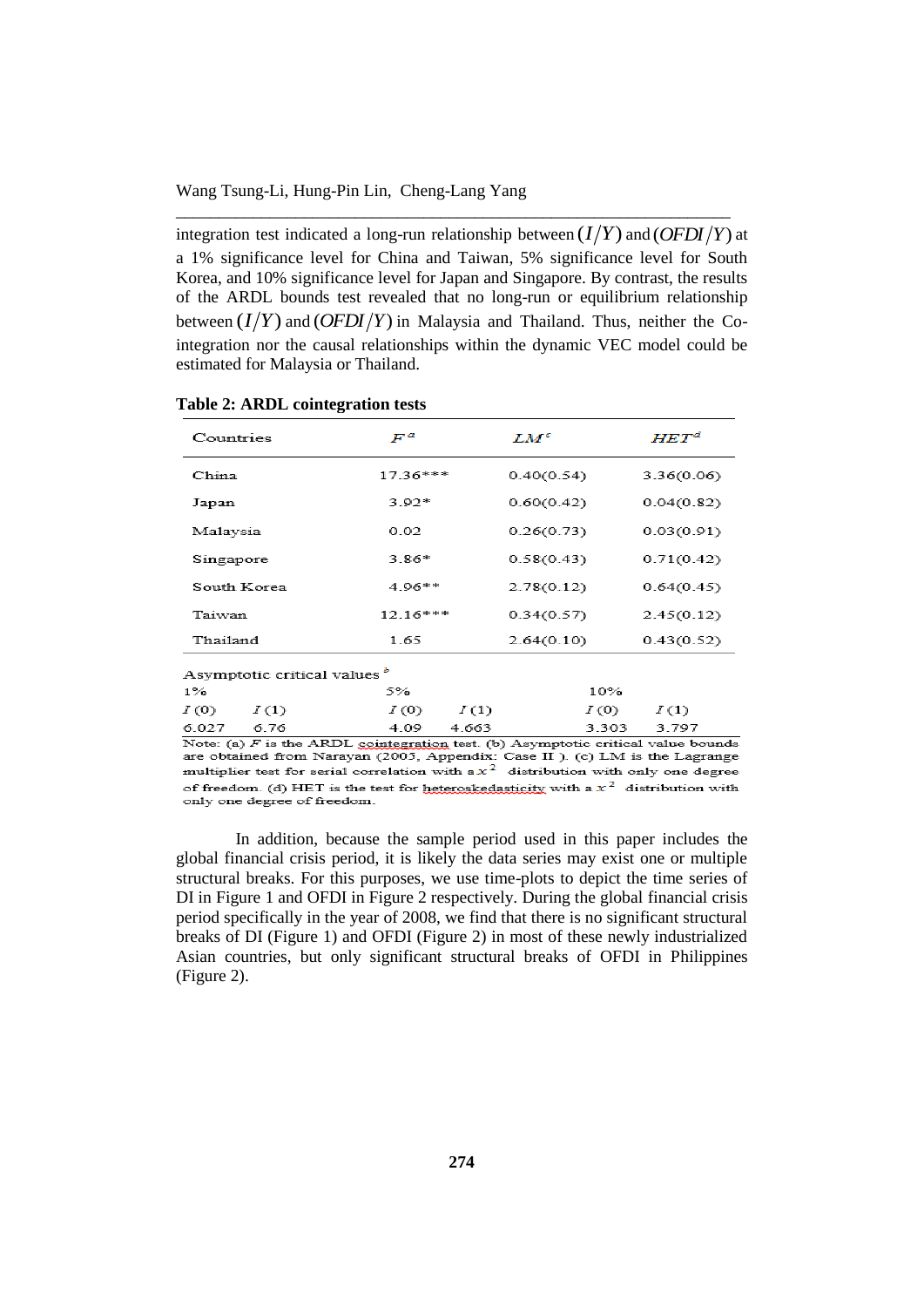

**Figure 1: Plot of the trends of domestic investment (DI)**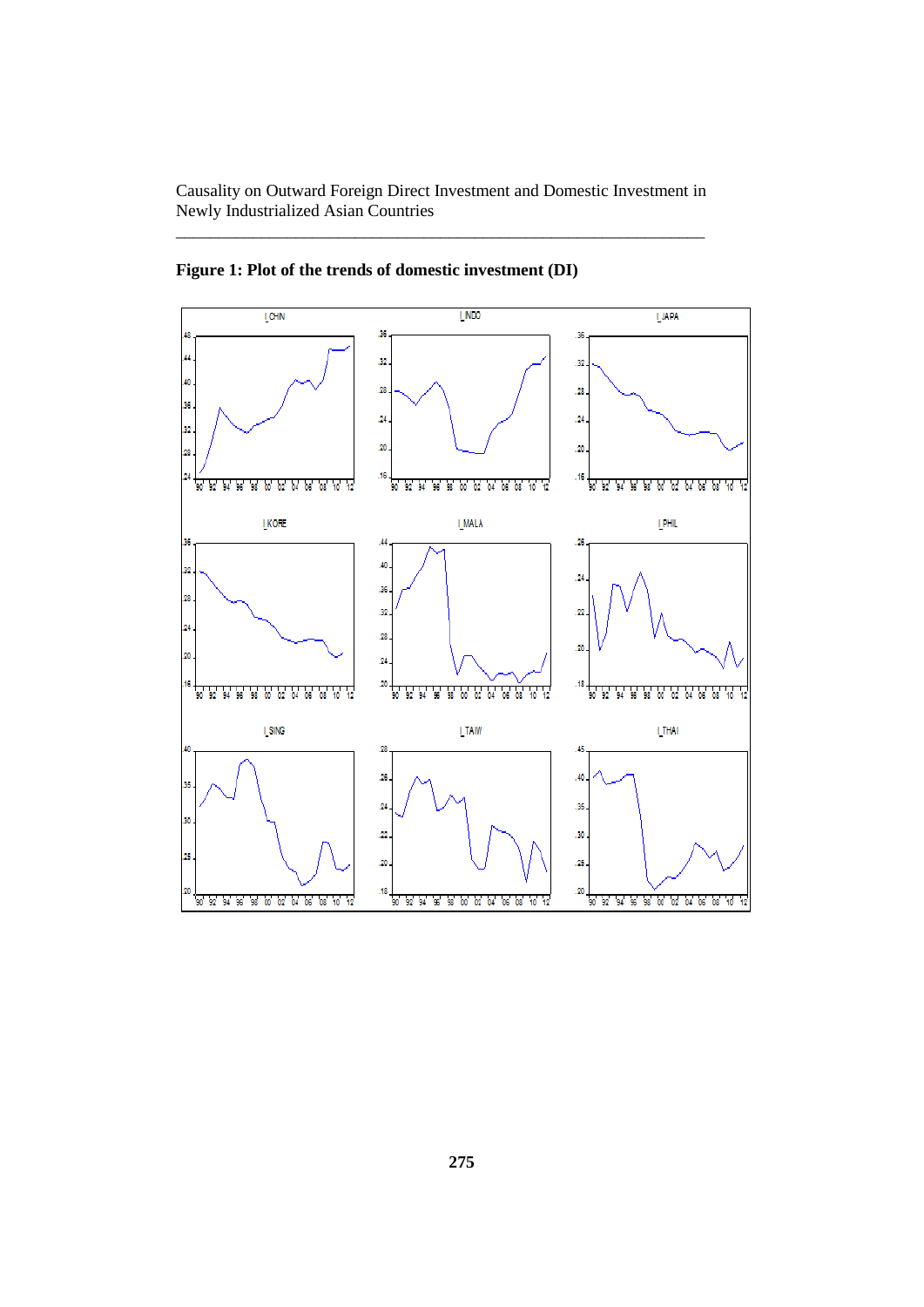

**Figure 2: Plot of the trends of outward foreign direct investment (OFDI)**

\_\_\_\_\_\_\_\_\_\_\_\_\_\_\_\_\_\_\_\_\_\_\_\_\_\_\_\_\_\_\_\_\_\_\_\_\_\_\_\_\_\_\_\_\_\_\_\_\_\_\_\_\_\_\_\_\_\_\_\_\_\_\_\_\_

# *3.3 Results of causality tests*

The existence of an ARDL co-integration relationship between  $(I/Y)$  and (*OFDI Y*) for China, Japan, Singapore, South Korea, and Taiwan suggested that a Granger causality should be evident in at least one direction. The causality test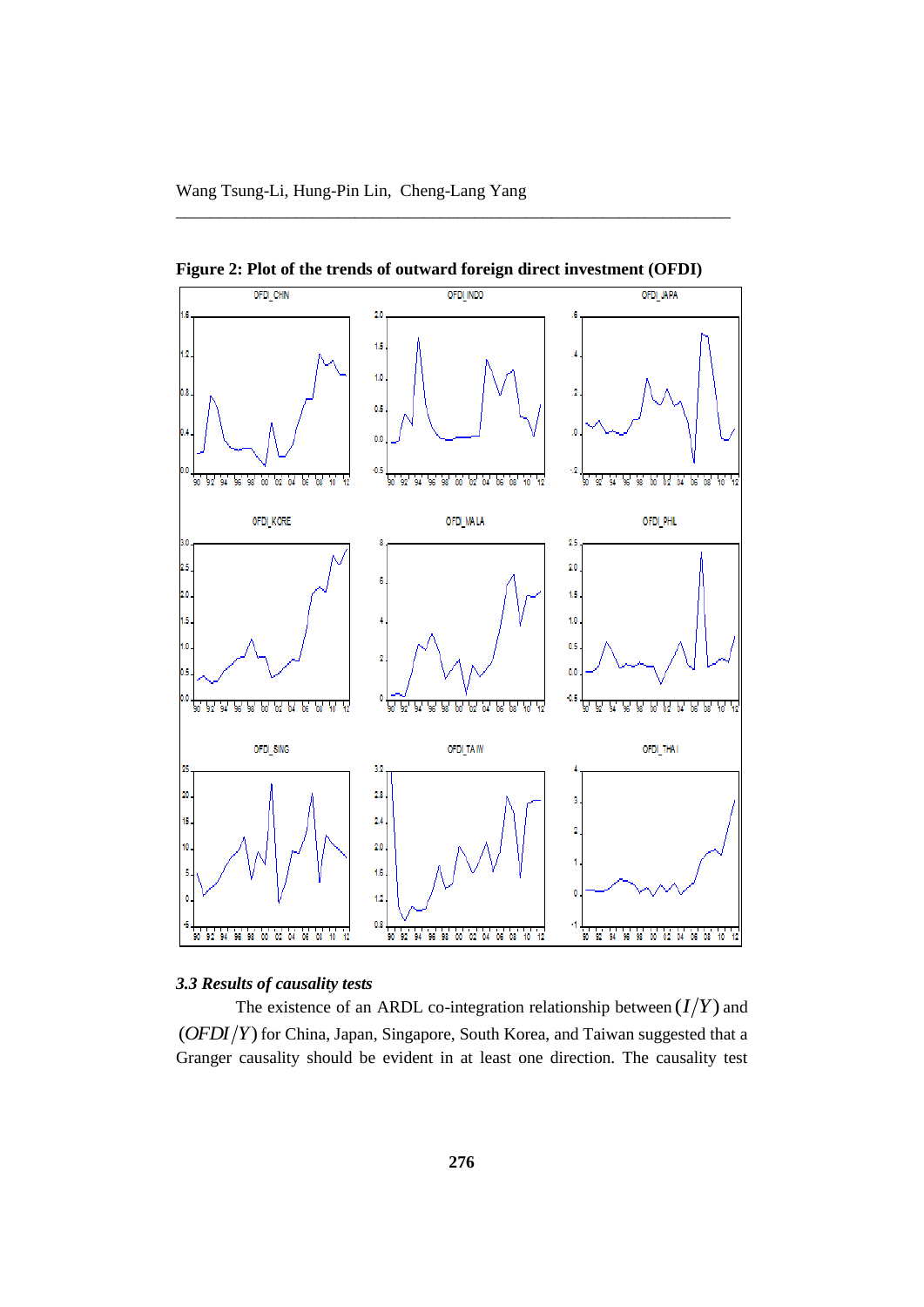results for China, Japan, Singapore, South Korea, and Taiwan (Table 3) were as follows:

(i) China, Japan, and South Korea exhibited a short-run unidirectional Granger causality running from  $(I/Y)$  to  $(OFDI/Y)$ .

(ii) Furthermore, Singapore and Taiwan exhibited both long-run and strong unidirectional Granger causalities running from  $(OFDI/Y)$  to  $(I/Y)$  .

(iii) Finally, only China exhibited both long-run and strong unidirectional Granger causalities running from  $(I/Y)$  to  $(OFDI/Y)$  .

| Null Hypotheses                                                    | China         | Japan                   | Singapore     | South Korea  | Taiwan  |  |  |  |  |
|--------------------------------------------------------------------|---------------|-------------------------|---------------|--------------|---------|--|--|--|--|
| F-statistics for short-run Granger causality                       |               |                         |               |              |         |  |  |  |  |
| $\Delta$ ( <i>OFDI</i> / Y) $\Rightarrow$ $\Delta$ ( <i>I</i> / Y) | 1.673         | 0.327                   | 1.527         | 0.584        | 0.021   |  |  |  |  |
| $(H_0: \theta_{4i} = 0)$                                           | (0.212)       | (0.458)                 | (0.236)       | (0.439)      | (0.876) |  |  |  |  |
| $\Delta(I/Y) \Rightarrow \Delta(OFDI/Y)$                           | 12.221        | 3.294                   | 0.934         | 3.264        | 0.322   |  |  |  |  |
| $(H_0: \delta_{5i} = 0)$                                           | $(0.003)$ *** | $(0.076)$ <sup>**</sup> | (0.378)       | $(0.054)$ ** | (0.675) |  |  |  |  |
| F-statistics for long-run Granger causality                        |               |                         |               |              |         |  |  |  |  |
| $\triangle ECT \Rightarrow \Delta(I/Y)$                            | 0.052         | 2.349                   | 12.164        | 2.852        | 5.822   |  |  |  |  |
| $(H_0: \phi_1 = 0)$                                                | (0.894)       | (0.531)                 | $(0.002)$ *** | (0.504)      | (0.012) |  |  |  |  |
| $\triangle ECT \Rightarrow \triangle (OFDI/Y)$                     | 21.383        | 2.218                   | 0.0281        | 2.337        | 0.562   |  |  |  |  |
| $(H_0: \phi_2 = 0)$                                                | $(0.000)$ *** | (0.139)                 | (0.873)       | (0.221)      | (0.531) |  |  |  |  |
| F-statistics for strong Granger causality                          |               |                         |               |              |         |  |  |  |  |
| $\Delta(OFDI/Y)$ , $\Delta ECT \Rightarrow \Delta(I/Y)$            | 1.173         | 0.891                   | 8.547         | 0.699        | 3.397   |  |  |  |  |
| $(H_0: \theta_{4i} = \phi_1 = 0)$                                  | (0.562)       | (0.451)                 | $(0.005)$ *** | (0.472)      | (0.047) |  |  |  |  |
| $\Delta(I/Y)$ , $\Delta ECT \Rightarrow \Delta(OFDI/Y)$            | 16.208        | 1.943                   | 1.623         | 1.788        | 1.278   |  |  |  |  |
| $(H_0: \delta_{5i} = \phi_2 = 0)$                                  | $(0.001)$ *** | (0.256)                 | (0.331)       | (0.398)      | (0.445) |  |  |  |  |

# **Table 3: Granger causality test results**

Note: (a) (OFDI/T) is the outward FDI share of GDP, (I/T) is the domestic investment share of GDP,  $\Delta$  is the first difference operator. (b) \*\*\*, \*\*, and \* represent the 1%, 5%, and 10% significance level, respectively (c) The number inside the parenthesis is the P-value for F-statistics. (d) The numbers of optimal lags are selected based on SBC and calculated as one for Japan and Taiwan, and two for China, Singapore, and South Korea.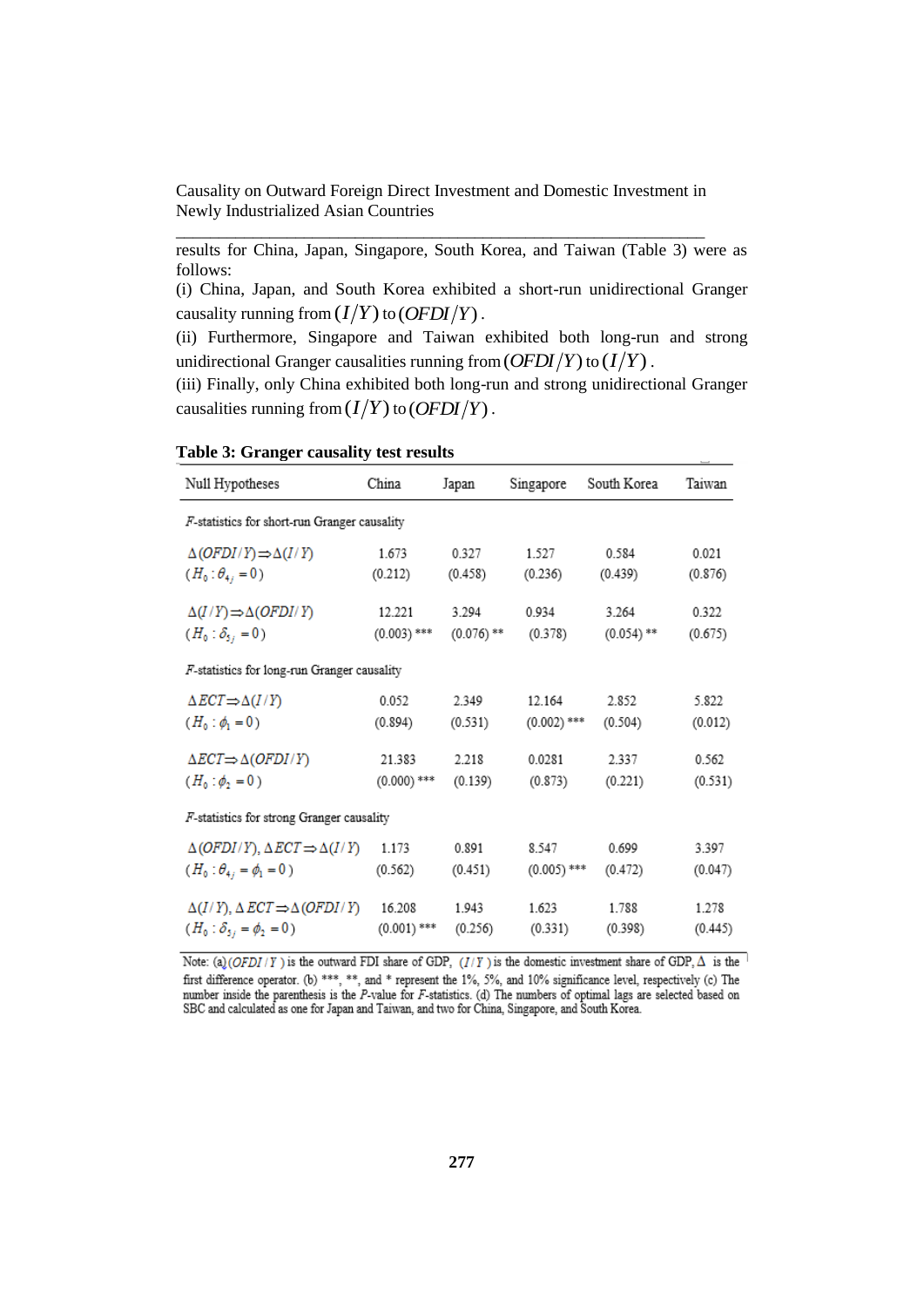# **4. Conclusions and Policy Implications**

We investigated the causal relationship between DI and OFDI for nine newly industrialized Asian countries: China, Indonesia, Japan, Malaysia, Philippines, Singapore, South Korea, Taiwan, and Thailand. We used the ADF test to confirm the stationarity and integration orders of the variables, and subsequently applied the two-step procedure of Engle and Granger model. The primary conclusion that emerged was that the causal relationship between DI and OFDI is not uniform among countries. The results of this study prove that China, Japan, and South Korea exhibit a short-run unidirectional causality running from DI to OFDI. By contrast, there is a long-run and strong unidirectional causality running from OFDI to DI in Singapore and Taiwan, and from DI to OFDI in China. However, any causality between DI and OFDI in Indonesia, Malaysia, Philippines, and Thailand is not detected.

\_\_\_\_\_\_\_\_\_\_\_\_\_\_\_\_\_\_\_\_\_\_\_\_\_\_\_\_\_\_\_\_\_\_\_\_\_\_\_\_\_\_\_\_\_\_\_\_\_\_\_\_\_\_\_\_\_\_\_\_\_\_\_\_\_

The empirical results of this study should provide policymakers with information regarding the relationship between OFDI and DI, which can be used to formulate investment policies in these nine newly industrialized Asian countries. First, in the short run, there is causality from DI to OFDI in China, Japan, and South Korea. This indicates that an impact of DI may affect OFDI among these countries. To avoid adversely affecting OFDI, efforts must be made to encourage government and industry to overcome DI constraints. For instance, China, Japan, and South Korea could enhance the competitiveness, productivity, and investment openness policy of their domestic industries. In addition, policies aiming to improve the sociopolitical stability, government efficiency, and physical infrastructure (transportation, electricity, and telecommunications) also benefit the DI environment. An enhanced DI environment increases the attractiveness of the domestic economy more attractive to foreign and domestic investors, increasing the opportunities of domestic firms to participate in international markets because they become increasingly competitive. Furthermore, policy recommendations are worth proposing in response to the strong unidirectional causality running from DI to OFDI in China. China is one of the fastest growing economies in the world, and has attracted substantial FDI in the previous two decades; however, vigilance is required if OFDI plateaus in the future, because China may encounter capital shortages in high-risk areas or new industries in which DI is limited, and demand for exports may substantially decline, directly or indirectly affecting trade with other countries. Therefore, given the evidence of strong unidirectional causality and the Chinese DI exerts a much greater contribution to growth than does the OFDI, Chinese authorities could promote their domestic investment environment to attract OFDI when designing and executing investment strategies.

Finally, evidence shows that both long-run and strong unidirectional causality runs from OFDI to DI in Singapore and Taiwan. To prevent the consequences of the OFDI impact on DI, Singapore and Taiwan could keep maintaining their monetary rules, advantages of financial incentives, and openness to foreign investment as a feasible policy. These openness policies are critical factors for investors operating in multiple foreign markets (e.g., banks, insurance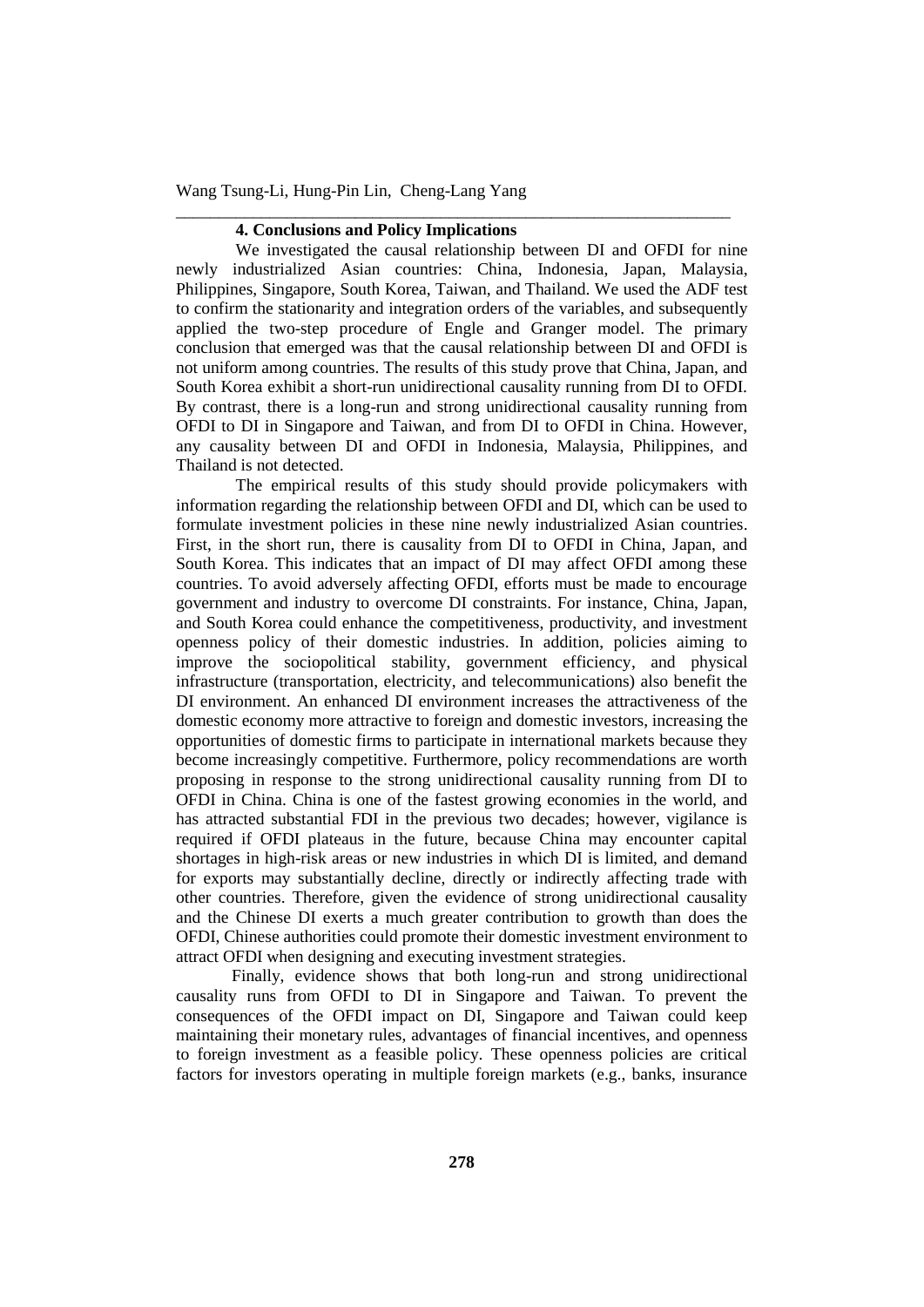companies, and e-businesses) because these businesses evaluate the availability of financial resources and the advantages of tax regimes when deciding to invest in a country. In addition, Taiwan exhibits a rather high degree of dependence on foreign trade; thus, to motivate the OFDI, Taiwan could promote policies for loosening investment restrictions, establish foreign investment promotion agencies, enhance the trade-related aspects of intellectual property, and eliminate tariffs and other trade barriers. Moreover, subsequent evidence of strong unidirectional causality may reveal that effective openness trade policies for promoting OFDI may not only benefit DI, but also boost the economic growth of these countries.

### **REFERENCES**

[1] **Agosin, M. R. and Ricardo M. (2000),** *Foreign Investment in Developing Countries: Does it Crowd in Domestic Investment? UNCTAD Discussion Paper*, No. 146;

[2] **Alper, O. And Erman, E. (2014),** *[Further Evidence on Defence](http://www.ecocyb.ase.ro/eng/Alper%20Ozun.pdf) Spending [and Economic Growth in NATO Countries](http://www.ecocyb.ase.ro/eng/Alper%20Ozun.pdf)***.** *Economic Computation and Economic Cybernetics Studies and Research,* 48(2), 1-12;

[3] **Al-Sadig, A. (2012),** *The Effects of Foreign Direct Investment on Private Domestic Investment: Evidence from Developing Countries. Empirical Economics* ,44(3), 1267-1275;

[4] **Atkinson, A. B. and Brandolini, A. (2001),** *Promise and Pitfalls in the Use of Secondary Data-sets: Income Inequality in OECD Countries as a Case Study. Journal of Economic Literature,* 39(3),771-799;

[5] **Blejer, M. I. and Mohsin S.** *K.* **(1984),** *Government Policy and Private Investment in Developing Countries. IMF Staff Papers,* 31(2), 379-403;

[6] **Braunstein, E***.* **and Gerald E***.* **(2002), B***argaining Power and Foreign Direct Investment in China: Can 1.3 Billion Consumers Tame the Multinationals? SCEPA Working Papers* **2002-13.** Schwartz Center for Economic Policy Analysis (SCEPA);

[67] **Desai, M. A., Fritz F. and James, R. (2005),** *Foreign Direct Investment and Domestic Capital Stock. American Economic Review Papers and Proceedings,* 95(2), 33-38;

[8] **Dickey, D. A. and Fuller, A***.* **(1979),** *Distribution of the Estimators for Autoregressive Time Series with a Unit Root. Journal of American Statistical Association,* 74(366), 427-431;

[9] **Engle, R. F. and Granger, C.W.J. (1987),** *Co-integration and Errorcorrection-representation, Estimation and Testing. Econometrica,* 55(2), 251– 278;

[10] **Feldstein, M. and Horioka, C. (1980),** *Domestic Savings and International Capital Flows. Economic Journal*, 90 (358), 314-329;

[11] **Feldstein, M. (1995),** *The Effects of Outbound Foreign Direct Investment on the Domestic Capital Stock. NBER Working Paper* No. 4668;